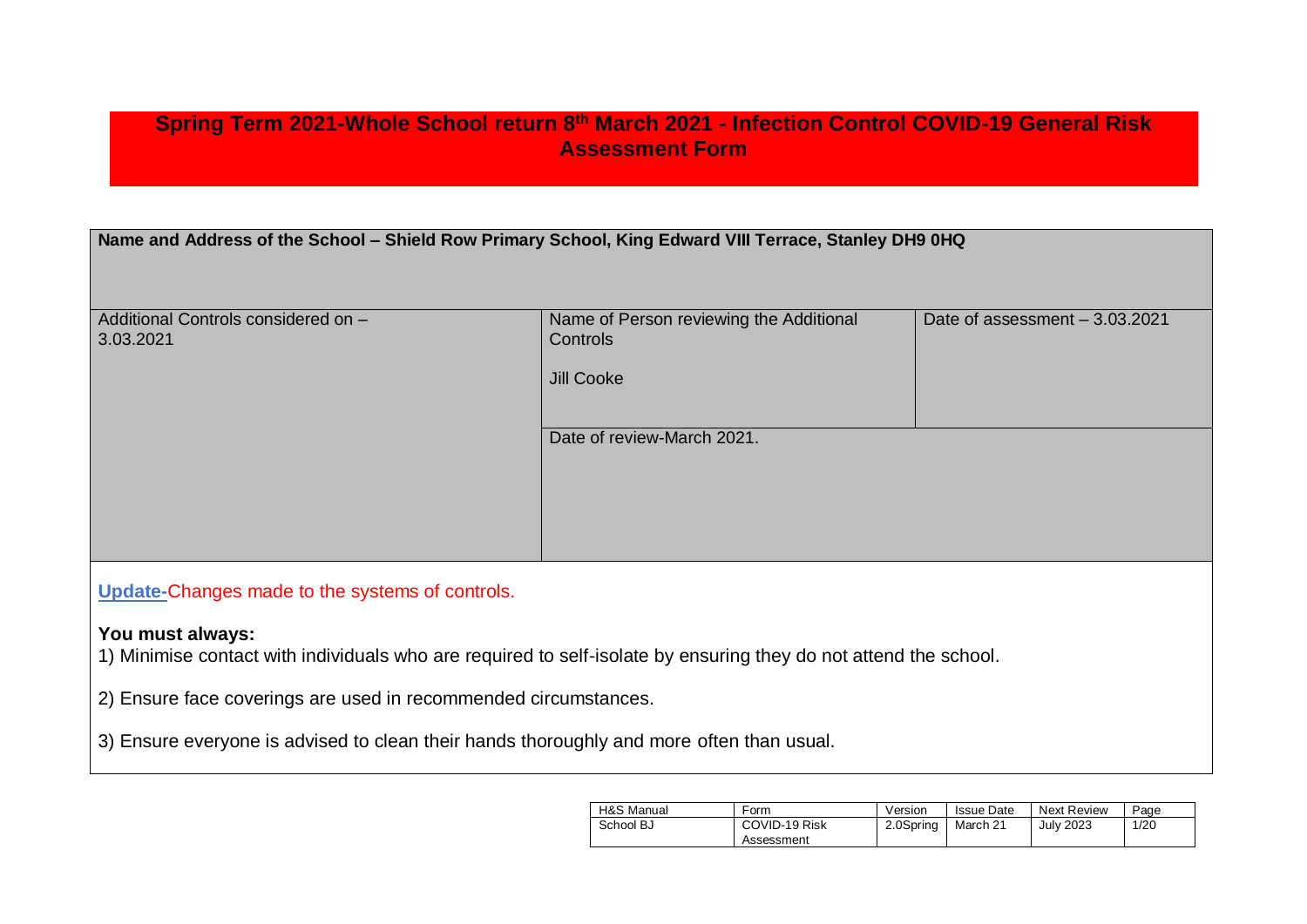4) Ensure good respiratory hygiene for everyone by promoting the 'catch it, bin it, kill it' approach.

5) Maintain enhanced cleaning, including cleaning frequently touched surfaces often, using standard products such as detergents.

6) Consider how to minimise contact across the site and maintain social distancing wherever possible.

7) Keep occupied spaces well ventilated.

- 8) Ensure individuals wear the appropriate personal protective equipment (PPE) where necessary.
- 9) Promote and engage in asymptomatic testing, where available.

10) Promote and engage with the NHS Test and Trace process.

11) Manage and report confirmed cases of coronavirus (COVID-19) amongst the school community.

12) Contain any outbreak by following local health protection team advice.

[The school are following Schools coronavirus \(COVID-19\) operational guidance](https://assets.publishing.service.gov.uk/government/uploads/system/uploads/attachment_data/file/964351/Schools_coronavirus_operational_guidance.pdf)

An infected person can pass on the virus through talking, breathing, coughing, or sneezing even if they do not have any symptoms.

| H&S Manual | Form          | Version   | <b>Issue Date</b> | Next Review      | Page |
|------------|---------------|-----------|-------------------|------------------|------|
| School BJ  | COVID-19 Risk | 2.0Spring | March 21          | <b>July 2023</b> | 2/20 |
|            | Assessment    |           |                   |                  |      |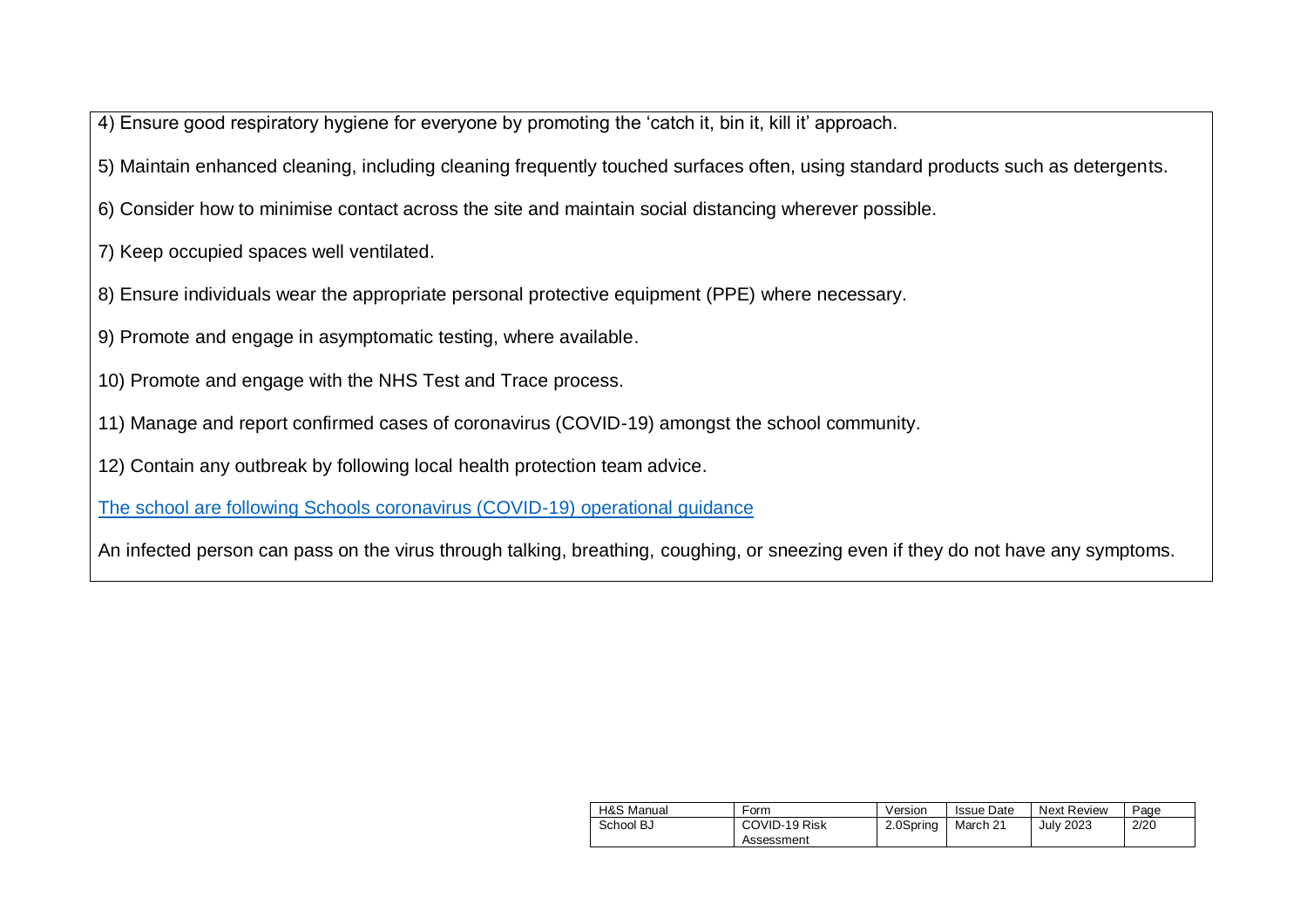| <b>Hazards/Issues</b>                                                                             | <b>Risk</b><br><b>Rating</b><br>H/M/L<br>(before) | <b>Controls already in place</b>                                                                                                                                                                                                                                                                                                                                                   | <b>Further Action required</b>                                                                                                                                                                                                                                                                                                                         | <b>Risk Rating</b><br>H/M/L<br>(after) | By Whom &<br><b>When</b> |
|---------------------------------------------------------------------------------------------------|---------------------------------------------------|------------------------------------------------------------------------------------------------------------------------------------------------------------------------------------------------------------------------------------------------------------------------------------------------------------------------------------------------------------------------------------|--------------------------------------------------------------------------------------------------------------------------------------------------------------------------------------------------------------------------------------------------------------------------------------------------------------------------------------------------------|----------------------------------------|--------------------------|
|                                                                                                   |                                                   | 1.Staff and Pupils and the wider school community                                                                                                                                                                                                                                                                                                                                  |                                                                                                                                                                                                                                                                                                                                                        |                                        |                          |
| NHS COVID-19<br>Vaccination                                                                       | H                                                 | -COVID-19 vaccination programme<br>has commenced in the local<br>community.<br>-Priority groups have been<br>identified and the community that<br>the school is part of are being<br>vaccinated.<br>-Staff and pupils that have been<br>identified as CEV/CV have been<br>included in the priority groups<br>identified.                                                           |                                                                                                                                                                                                                                                                                                                                                        | L                                      |                          |
| Asymptomatic<br><b>Testing-Lateral</b><br>Flow Device (LFD)<br>Testing in School/<br>Home testing | H                                                 | -Current guidance followed-Rapid<br>testing remains a vital part of the<br>plan to supress the virus. Schools<br>are following the guidance set out for<br>their settings:<br>• Primary schools, school-based<br>nurseries and maintained nursery<br>schools<br>-24 staff are participating in the<br>LFD testing process.<br>-Primary age pupils will not be<br>tested with LFDs. | -Registers to be maintained to<br>ensure that staff who have<br>given consent are participating<br>in the testing programme,<br>taking sickness absence into<br>consideration.<br>-Parents/Carers to be<br>contacted and made aware<br>that-Rapid lateral flow testing is<br>now available to households<br>and bubbles of school pupils<br>and staff. |                                        | Head<br>teacher          |

| H&S Manual | Form                        | Version   | <b>Issue Date</b> | <b>Next Review</b> | Page |
|------------|-----------------------------|-----------|-------------------|--------------------|------|
| School BJ  | COVID-19 Risk<br>Assessment | 2.0Spring | March 21          | <b>July 2023</b>   | 3/20 |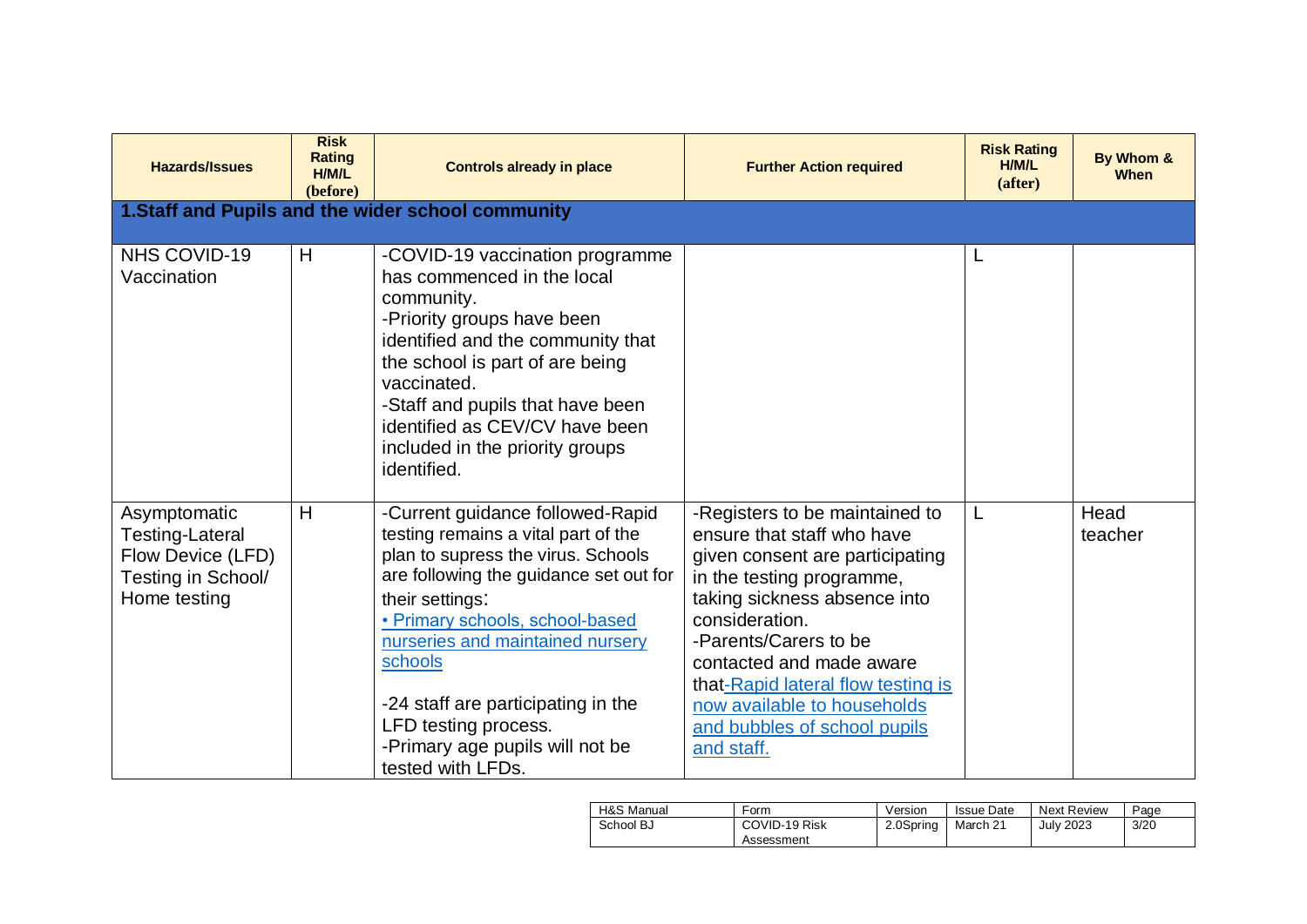|                      | -Participation in the LFD testing<br>programme is voluntary for staff.<br>-Staff not participating in the LFD<br>testing programme can return to<br>work.<br>-Specific LFD Testing risk<br>assessment in place for both home<br>testing and in school testing.<br>-The LFD testing programme does<br>not replace the current testing<br>policy for those with symptoms.<br>-Anyone with COVID-19 symptoms<br>(even if they recently had a<br>negative LFD test result), should<br>still self-isolate immediately in line<br>with current guidance.<br>-Staff, Parents/Carers are aware<br>that those presenting COVID-19<br>symptoms are to order a test online<br>or visit a test site to take a lab-<br>based polymerase chain reaction<br>(PCR) test to check if they have the<br>virus.<br>- Staff can opt in and out of the<br>LFD testing programme at any<br>time. | -Parent/Carers to be advised to<br>inform the school if their child<br>has tested positive for COVID-<br>19 in the last 90 days.<br>-Staff with a positive LFD test<br>result will need to self-isolate in<br>line with the quidance for<br>households with possible<br>coronavirus infection.<br>-Those with a negative LFD test<br>result can continue to attend<br>school unless they have<br>individually been advised<br>otherwise by NHS Test and<br><b>Trace or Public Health</b><br>professionals (for example as a<br>close contact). |  |
|----------------------|---------------------------------------------------------------------------------------------------------------------------------------------------------------------------------------------------------------------------------------------------------------------------------------------------------------------------------------------------------------------------------------------------------------------------------------------------------------------------------------------------------------------------------------------------------------------------------------------------------------------------------------------------------------------------------------------------------------------------------------------------------------------------------------------------------------------------------------------------------------------------|------------------------------------------------------------------------------------------------------------------------------------------------------------------------------------------------------------------------------------------------------------------------------------------------------------------------------------------------------------------------------------------------------------------------------------------------------------------------------------------------------------------------------------------------|--|
| COVID-19<br>Outbreak | - 2 or more confirmed cases within<br>14 days, or an overall rise in<br>sickness absence where coronavirus<br>(COVID-19) is suspected, may<br>indicate an outbreak.                                                                                                                                                                                                                                                                                                                                                                                                                                                                                                                                                                                                                                                                                                       | -Trends identified and where<br>need identified reported to DCC<br>Public Health Team via COVID-                                                                                                                                                                                                                                                                                                                                                                                                                                               |  |

| H&S Manual | Form                        | Version   | <b>Issue Date</b> | <b>Next Review</b> | Page |
|------------|-----------------------------|-----------|-------------------|--------------------|------|
| School BJ  | COVID-19 Risk<br>Assessment | 2.0Spring | March 21          | <b>July 2023</b>   | 4/20 |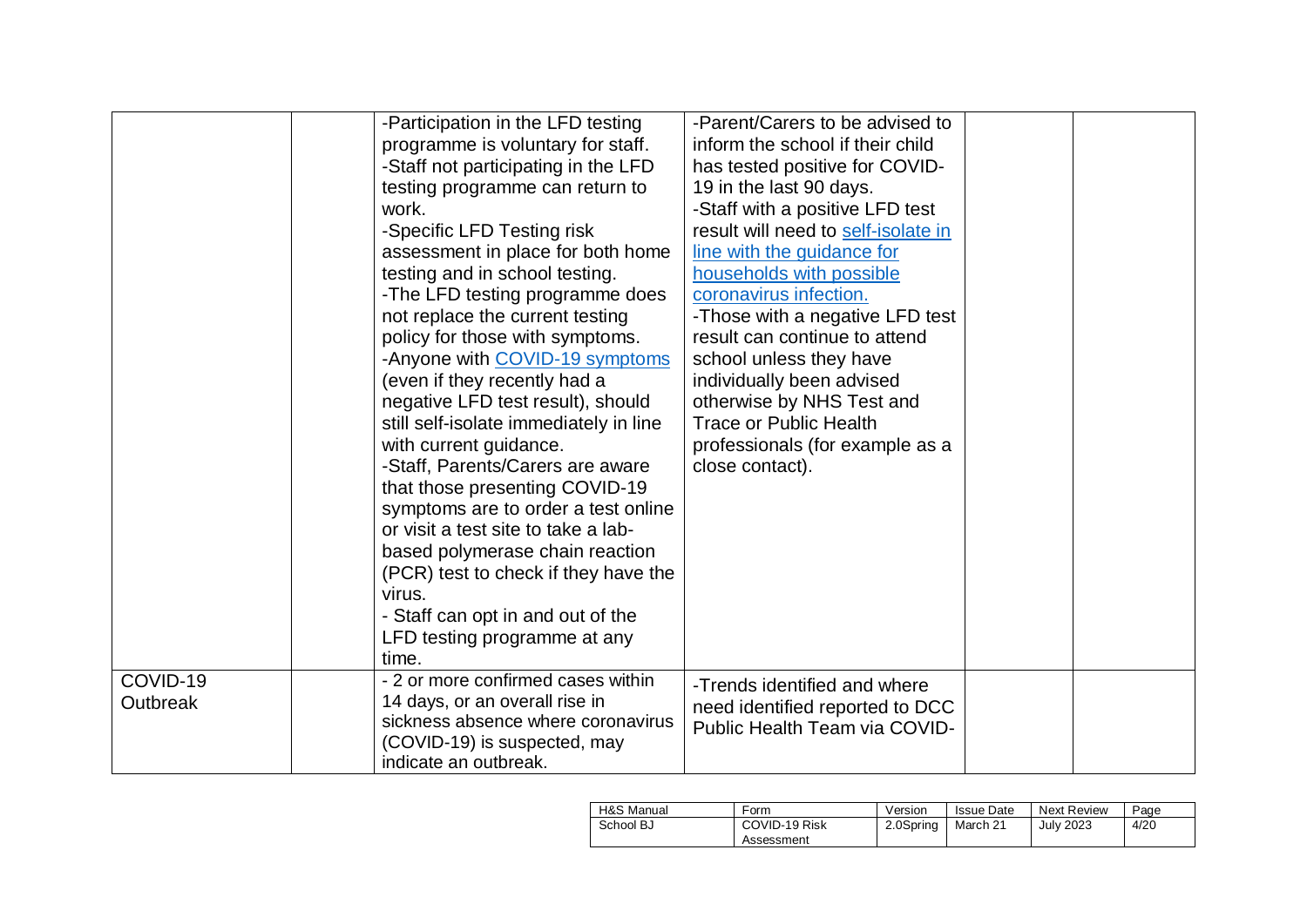|                                                                                                                |   | 2. Maintaining hand and respiratory hygiene on the school site                                                                                                                                                                                                                                                                                                                                                                                                                                                                                                                                                                                                                                                                                                                                                   | 19 Education settings reporting<br>tool                                                                                                                                                                                                                                                                                                                                                                                                                                                                                                                                                                                                                                                                                                           |   |  |
|----------------------------------------------------------------------------------------------------------------|---|------------------------------------------------------------------------------------------------------------------------------------------------------------------------------------------------------------------------------------------------------------------------------------------------------------------------------------------------------------------------------------------------------------------------------------------------------------------------------------------------------------------------------------------------------------------------------------------------------------------------------------------------------------------------------------------------------------------------------------------------------------------------------------------------------------------|---------------------------------------------------------------------------------------------------------------------------------------------------------------------------------------------------------------------------------------------------------------------------------------------------------------------------------------------------------------------------------------------------------------------------------------------------------------------------------------------------------------------------------------------------------------------------------------------------------------------------------------------------------------------------------------------------------------------------------------------------|---|--|
|                                                                                                                |   |                                                                                                                                                                                                                                                                                                                                                                                                                                                                                                                                                                                                                                                                                                                                                                                                                  |                                                                                                                                                                                                                                                                                                                                                                                                                                                                                                                                                                                                                                                                                                                                                   |   |  |
| Maintaining the<br>system of controls<br>put in place in the<br>Autumn Term for<br>the full school<br>opening. | H | - Pupils, staff, and other adults are<br>aware they must not come into the<br>school if:<br>-They have one or more<br>coronavirus (COVID-19) symptoms<br>a member of their household<br>(including someone in their support<br>bubble or childcare bubble if they<br>have one) has coronavirus<br>(COVID-19) symptoms.<br>-They are required to <b>quarantine</b><br>having recently visited countries<br>outside the Common Travel Area<br>-They have had a positive test they<br>must immediately cease to attend<br>and not attend for at least 10 days<br>from the day after:<br>-The start of their symptoms<br>-The test date, if they did not have<br>any symptoms but have had a<br>positive test (whether this was a<br>Lateral Flow Device (LFD) or<br><b>Polymerase Chain Reaction (PCR)</b><br>test) | -Consideration be given to<br>taking the morning of the 8 <sup>th</sup><br>March to remind staff and<br>pupils of the <b>systems of</b><br>control that are in place to<br>ensure the safety of the whole<br>school;<br>-Staff members to be issued<br>with the updated 12 points of<br><b>System of Control which make</b><br>up the systems of control within<br>the school environment.<br>-Washing their hands regularly<br>/where hand washing is not<br>always available the application<br>of hands sanitiser-<br>• when they arrive at the school<br>• when they return from break<br>periods<br>• when they change rooms<br>• before and after eating<br>-Refresh staff and pupils of the<br>principles of catch it, bin it, kill<br>it. | L |  |

| H&S Manual | Form                        | Version   | <b>Issue Date</b> | <b>Next Review</b> | Page |
|------------|-----------------------------|-----------|-------------------|--------------------|------|
| School BJ  | COVID-19 Risk<br>Assessment | 2.0Spring | March 21          | <b>July 2023</b>   | 5/20 |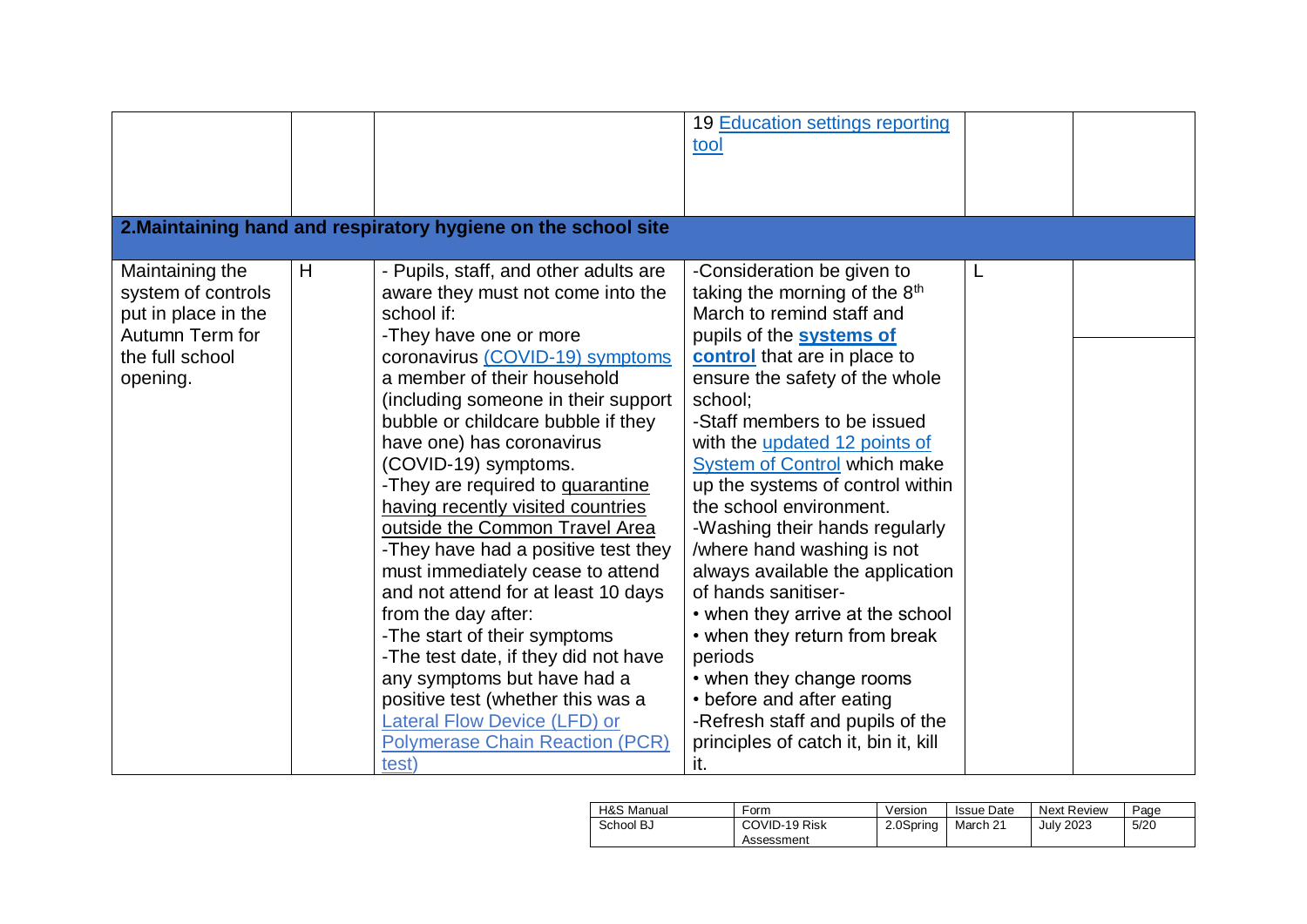| -The school identifies close      | -Ensure that staff and pupils     |  |
|-----------------------------------|-----------------------------------|--|
| contacts and they are informed to | adhere to seating plans that      |  |
| self-isolate for 10-days.         | have been put in place for year   |  |
| -Separate risk assessment in      | group bubbles/class bubbles.      |  |
| place for Staff and Pupil LFD     | -Pupils with complex needs will   |  |
| testing school and home testing.  | struggle to maintain as good      |  |
|                                   | respiratory hygiene as their      |  |
|                                   | peers, individual risk            |  |
|                                   | assessments to be reviewed on     |  |
|                                   | their return to school.           |  |
|                                   | -Reiterate to pupils to follow,   |  |
|                                   | where possible <b>Hands-Face-</b> |  |
|                                   | Space:                            |  |
|                                   | -HANDS - Wash your hands          |  |
|                                   | regularly and for 20 seconds.     |  |
|                                   | -FACE - Wear a face covering      |  |
|                                   | in indoor settings where social   |  |
|                                   | distancing may be difficult, and  |  |
|                                   | where you will encounter          |  |
|                                   | people you do not normally        |  |
|                                   | meet.                             |  |
|                                   | -SPACE - Year groups have         |  |
|                                   | been placed in class bubbles      |  |
|                                   | and seating plans put in place    |  |
|                                   | so that close contacts can be     |  |
|                                   | identified throughout the school  |  |
|                                   | day.                              |  |
|                                   | -Pupils and staff to be reminded  |  |
|                                   | that where possible stay 2        |  |
|                                   | metres apart from people you      |  |
|                                   | do not live with, or 1 metre with |  |

| H&S Manual | Form          | Version   | <b>Issue Date</b> | <b>Next Review</b> | Page |
|------------|---------------|-----------|-------------------|--------------------|------|
| School BJ  | COVID-19 Risk | 2.0Spring | March 21          | <b>July 2023</b>   | 6/20 |
|            | Assessment    |           |                   |                    |      |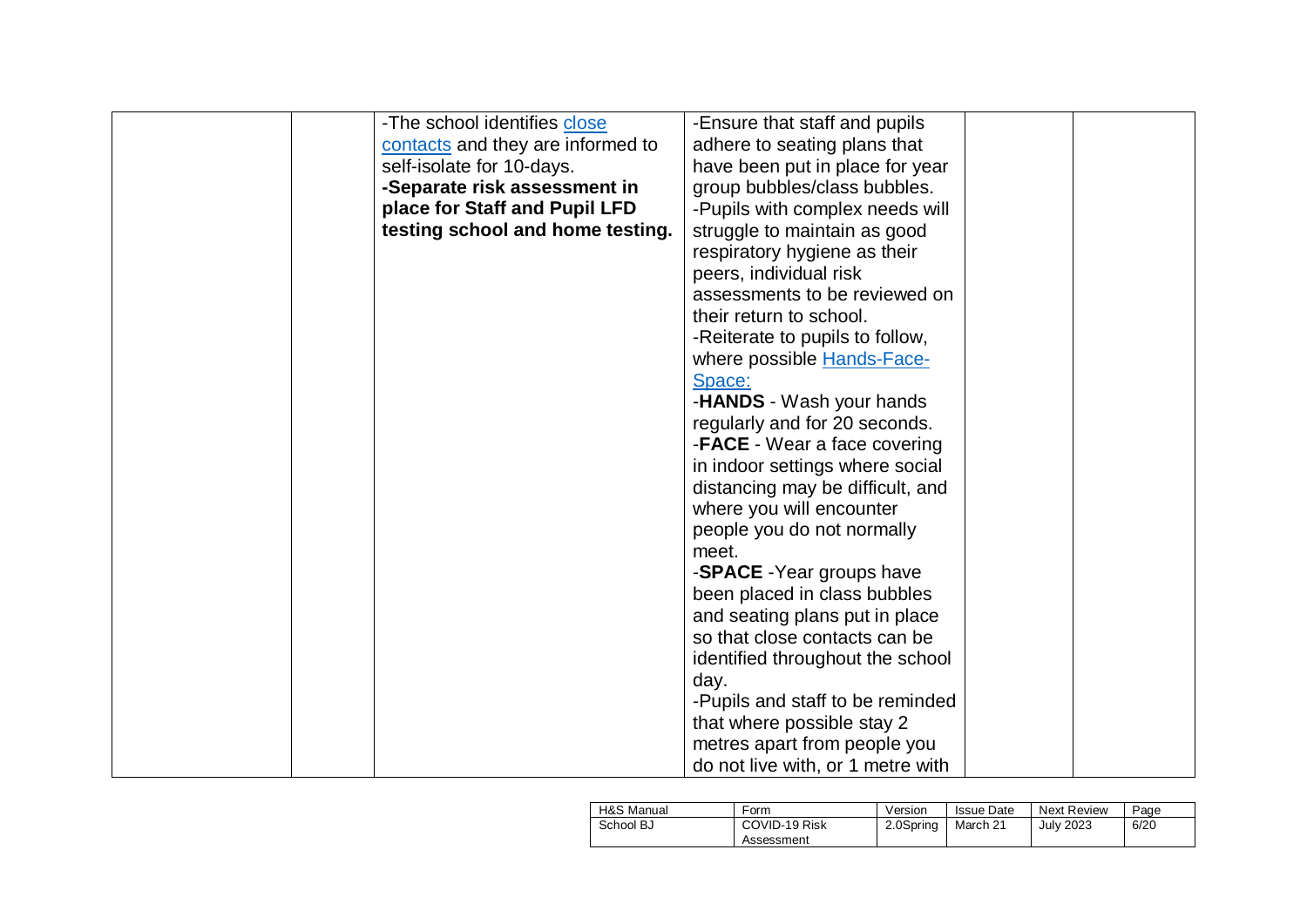|             |   | extra precautions in place (such<br>as wearing face coverings or<br>increasing ventilation indoors)<br>especially when travelling to<br>and from the school site and<br>moving about the school<br>building.<br>-Review the cleaning schedules<br>put in place in classrooms and<br>around the school site and<br>resources that are used in<br>subject areas.<br>--Supporting pupils at school<br>with medical conditions<br>guidance followed. |                  |
|-------------|---|--------------------------------------------------------------------------------------------------------------------------------------------------------------------------------------------------------------------------------------------------------------------------------------------------------------------------------------------------------------------------------------------------------------------------------------------------|------------------|
| Ventilation | H | All staff are to be reminded<br>that;<br>-Buildings to be well ventilated<br>prior to and following the school<br>day.<br>-Classrooms, offices, and<br>corridor areas etc. are to be<br>well ventilated prior to the start<br>of the school day, during lesson<br>periods and when the<br>classroom is unoccupied.<br>-Windows to be opened just<br>enough to provide constant<br>background ventilation.                                        | <b>All Staff</b> |

| H&S Manual | Form          | Version   | <b>Issue Date</b> | <b>Next Review</b> | Page |
|------------|---------------|-----------|-------------------|--------------------|------|
| School BJ  | COVID-19 Risk | 2.0Spring | March 21          | <b>July 2023</b>   | 7/20 |
|            | Assessment    |           |                   |                    |      |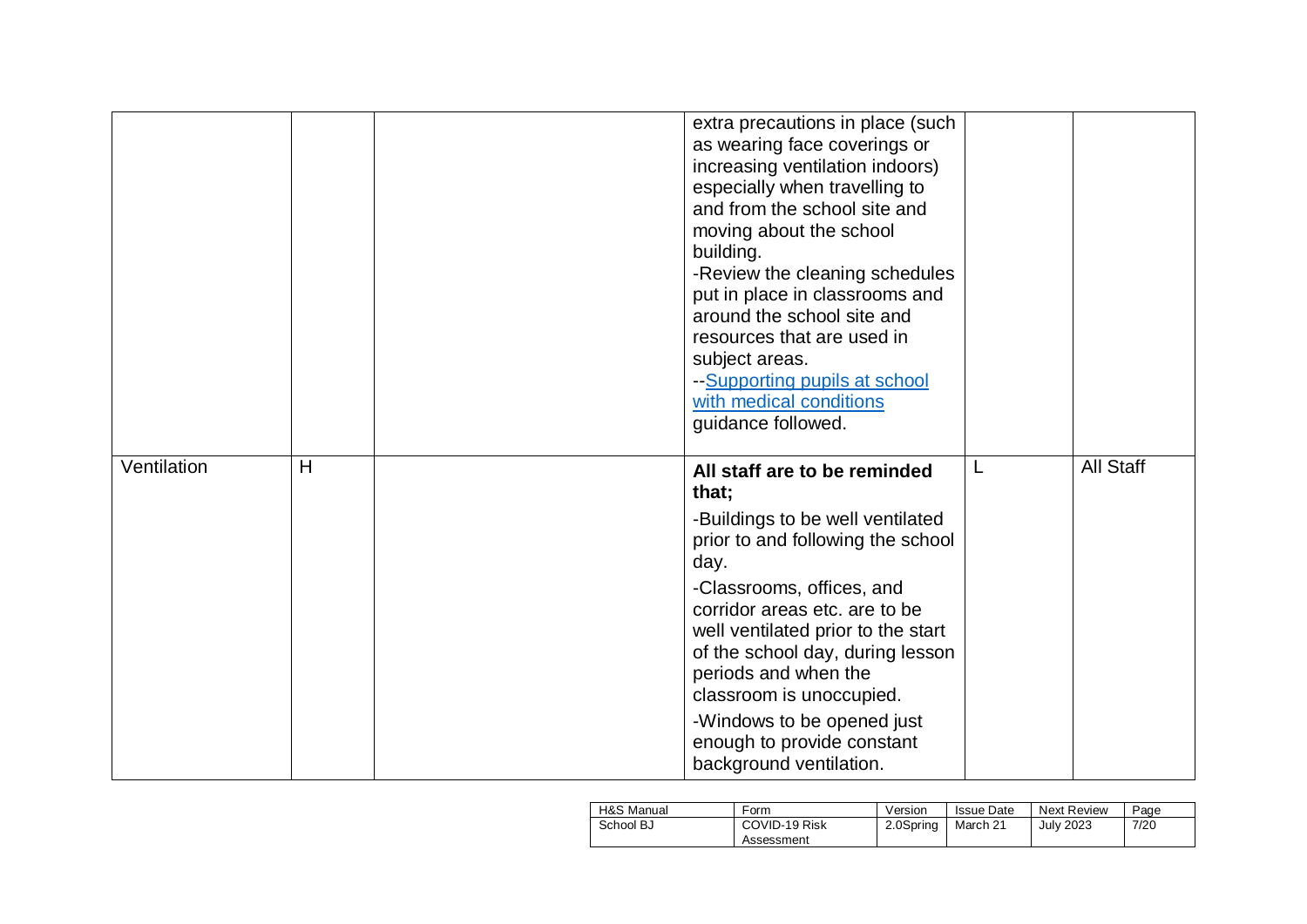|  | -Where available high-level      |  |
|--|----------------------------------|--|
|  | windows opened in preference     |  |
|  | to low level windows to reduce   |  |
|  | draughts.                        |  |
|  | -Windows are opened fully        |  |
|  | during break and lunchtime       |  |
|  | periods to purge the air in the  |  |
|  | workspace.                       |  |
|  | -Internal doors opened to assist |  |
|  | with creating a throughput of    |  |
|  | air.                             |  |
|  | -Where need identified external  |  |
|  | doors opened where safe to do    |  |
|  | SO.                              |  |
|  | -Where need identified furniture |  |
|  |                                  |  |
|  | re-arranged.                     |  |
|  | -Mechanical ventilation systems  |  |
|  | used where available - they are  |  |
|  | adjusted to increase the         |  |
|  | ventilation rate wherever        |  |
|  | possible and checked to          |  |
|  | confirm that normal operation    |  |
|  | meets current guidance           |  |
|  | systems adjusted to full fresh   |  |
|  | air.                             |  |
|  | -Where fresh air is not          |  |
|  | available, then systems should   |  |
|  | be operated as normal (as long   |  |
|  | as they are within a single room |  |

| H&S Manual | Form                        | Version   | Issue Date | <b>Next Review</b> | Page |
|------------|-----------------------------|-----------|------------|--------------------|------|
| School BJ  | COVID-19 Risk<br>Assessment | 2.0Spring | March 21   | July 2023          | 8/20 |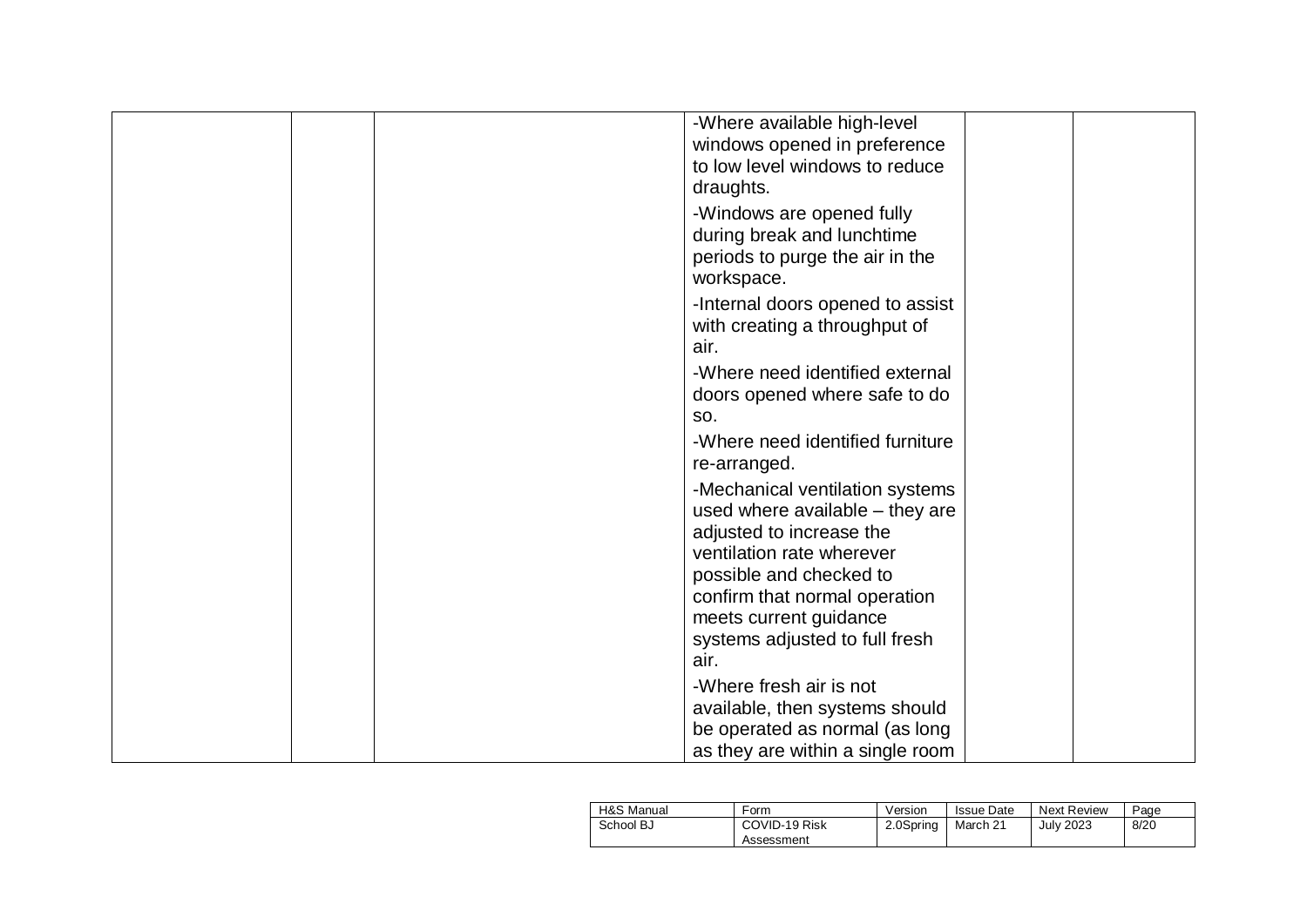|                                         |   |                                                                                                                                                                                                                                                                                                                  | and supplemented by an<br>outdoor air supply).<br>-The HSE guidance for<br>ventilation is followed.<br>-Heating used to ensure<br>comfort levels are maintained in<br>the school building.                                                                                                                                                                                                                            |   |                       |
|-----------------------------------------|---|------------------------------------------------------------------------------------------------------------------------------------------------------------------------------------------------------------------------------------------------------------------------------------------------------------------|-----------------------------------------------------------------------------------------------------------------------------------------------------------------------------------------------------------------------------------------------------------------------------------------------------------------------------------------------------------------------------------------------------------------------|---|-----------------------|
| Cleaning<br>resources/hand<br>sanitiser | H | -Cleaning schedules in place for<br>the whole school and resources<br>located within the classroom.                                                                                                                                                                                                              | -Full Stock check to be carried<br>out on resources available/stock<br>currently held.<br>-Stocks to be replenished where<br>need identified.<br>-Ensure that hand, cleaning, and<br>respiratory stations are located in<br>each classroom/halls etc. and at<br>strategic points around the<br>school site.<br>-Ensure that COSHH<br>assessments are shared with<br>staff who are using products on a<br>daily basis. | L | Head<br>teacher       |
| <b>Face Coverings</b>                   | H | -Face coverings in schools<br>guidance and <b>Face coverings in</b><br>education. (in years 7 and above)<br>followed;<br>-Primary-Face coverings worn by<br>staff and adult visitors in situations<br>where social distancing between<br>adults is not possible (for example,<br>when moving around in corridors | -Staff to be reminded;<br>Safe wearing of face coverings<br>requires the:<br>• cleaning/sanitising of hands<br>before and after touching -<br>including to remove or put them<br>on                                                                                                                                                                                                                                   | L | Head<br>teacher/Staff |

| H&S Manual | Form                        | Version   | <b>Issue Date</b> | <b>Next Review</b> | Page |
|------------|-----------------------------|-----------|-------------------|--------------------|------|
| School BJ  | COVID-19 Risk<br>Assessment | 2.0Spring | March 21          | <b>July 2023</b>   | 9/20 |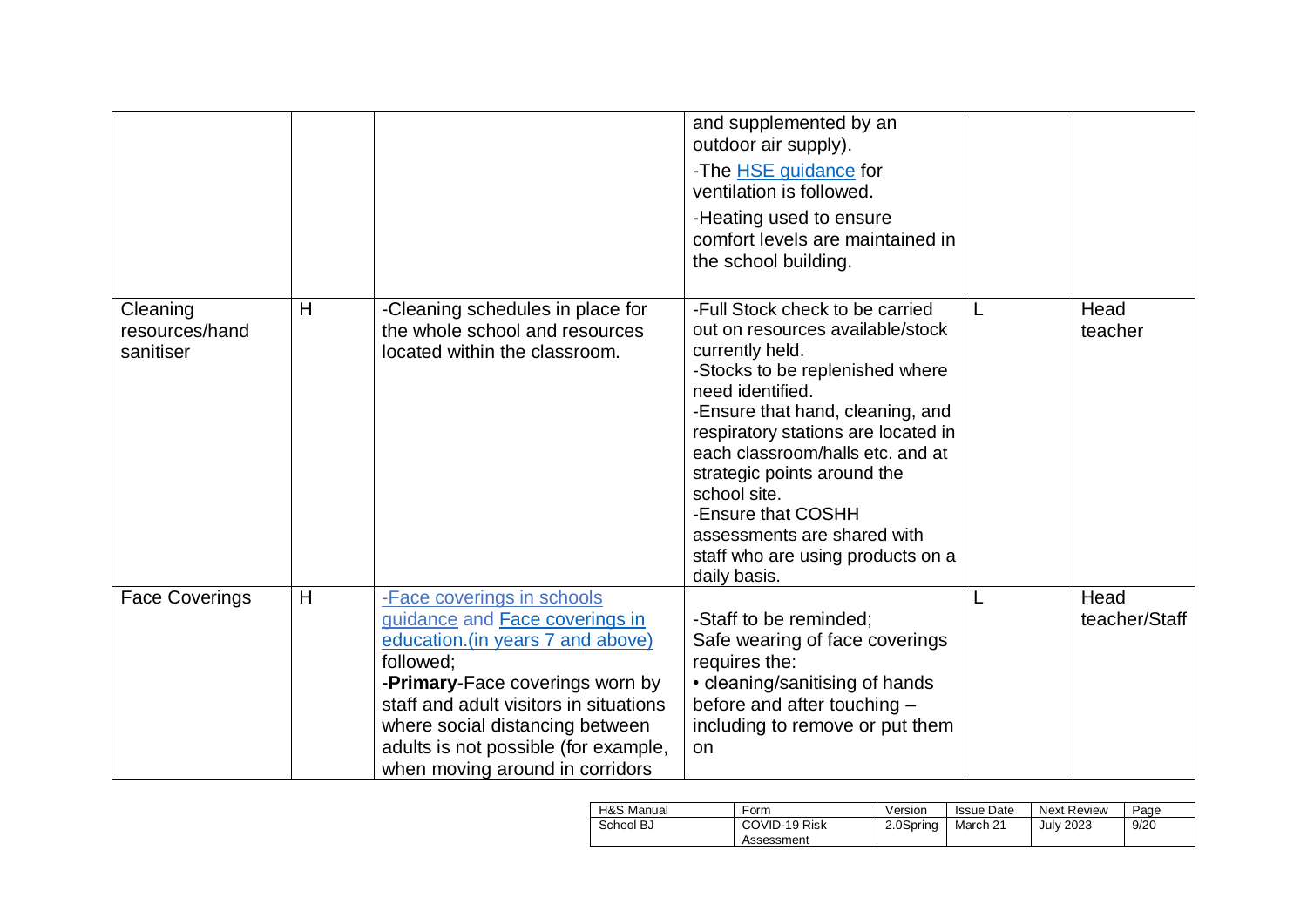| and communal areas). Children in   | • safe storage in individual,     |  |
|------------------------------------|-----------------------------------|--|
| primary school do not need to wear | sealable plastic bags between     |  |
| a face covering                    | use (if using reusable masks)     |  |
|                                    | -Staff and pupils to be advised   |  |
|                                    | that where a face covering        |  |
|                                    | becomes damp, it should not       |  |
|                                    |                                   |  |
|                                    | be worn, and the face covering    |  |
|                                    | should be replaced carefully.     |  |
|                                    | Staff may consider bringing a     |  |
|                                    | spare face covering to wear if    |  |
|                                    | their face covering becomes       |  |
|                                    | damp during the day or use the    |  |
|                                    | disposable masks available in     |  |
|                                    | school                            |  |
|                                    | -Transparent face coverings,      |  |
|                                    | which may assist                  |  |
|                                    | communication with someone        |  |
|                                    | who relies on lip reading, clear  |  |
|                                    | sound or facial expression to     |  |
|                                    | communicate, can be worn. -       |  |
|                                    | Staff to be advised that there is |  |
|                                    | currently very limited evidence   |  |
|                                    | regarding the effectiveness or    |  |
|                                    | safety of transparent face        |  |
|                                    | coverings, but they may be        |  |
|                                    | effective in reducing the spread  |  |
|                                    | of coronavirus (COVID-19).        |  |
|                                    | -Those who rely on visual         |  |
|                                    | signals for communication, or     |  |
|                                    | communicate with or provide       |  |
|                                    | support to such individuals, are  |  |

| H&S Manual | Form                        | Version   | <b>Issue Date</b> | <b>Next Review</b> | Page  |
|------------|-----------------------------|-----------|-------------------|--------------------|-------|
| School BJ  | COVID-19 Risk<br>Assessment | 2.0Spring | March 21          | Julv 2023          | 10/20 |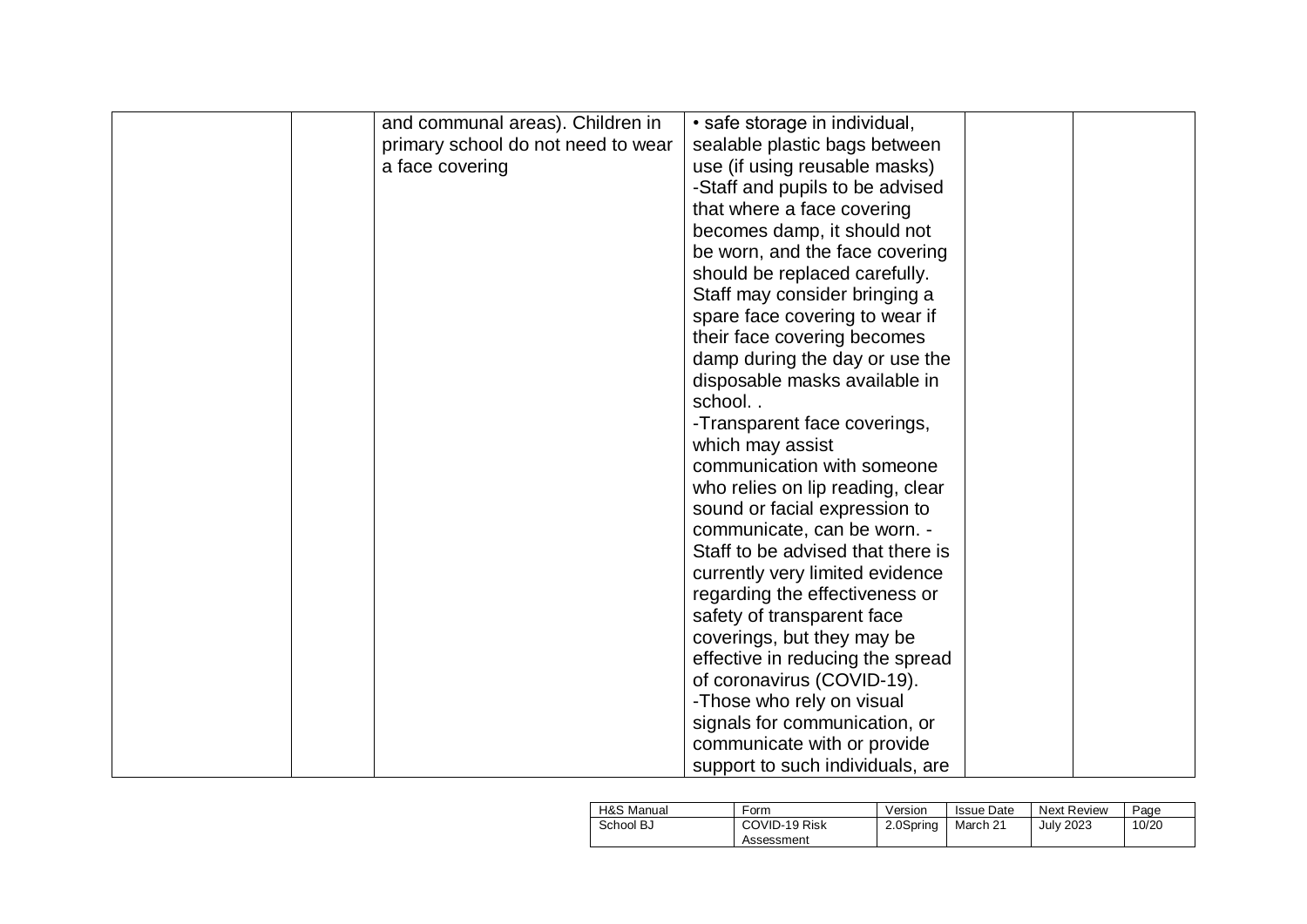|  | currently exempt from any          |  |
|--|------------------------------------|--|
|  | requirement to wear face           |  |
|  | coverings in schools or in public  |  |
|  | places.                            |  |
|  | -A face visor or shield may be     |  |
|  | worn in addition to a face         |  |
|  | covering but not instead of one.   |  |
|  | This is because face visors or     |  |
|  | shields do not adequately cover    |  |
|  | the nose and mouth.                |  |
|  | -Face visors or shields should     |  |
|  | not be worn as an alternative to   |  |
|  | face coverings. They may           |  |
|  | protect against droplet spread     |  |
|  | in specific circumstances but      |  |
|  | are unlikely to be effective in    |  |
|  | reducing aerosol transmission      |  |
|  | when used without an               |  |
|  | additional face covering. They     |  |
|  | should only be used after          |  |
|  | carrying out a risk assessment     |  |
|  | for the specific situation and     |  |
|  | should always be cleaned           |  |
|  | appropriately.                     |  |
|  | -Ensure that the school is         |  |
|  | holding sufficient stock levels of |  |
|  | face coverings to support          |  |
|  | visitors/staff and pupils who      |  |
|  | may need to be supplied with a     |  |
|  | face covering.                     |  |
|  |                                    |  |

| H&S Manual | Form          | Version   | <b>Issue Date</b> | Next Review | Page  |
|------------|---------------|-----------|-------------------|-------------|-------|
| School BJ  | COVID-19 Risk | 2.0Spring | March 21          | July 2023   | 11/20 |
|            | Assessment    |           |                   |             |       |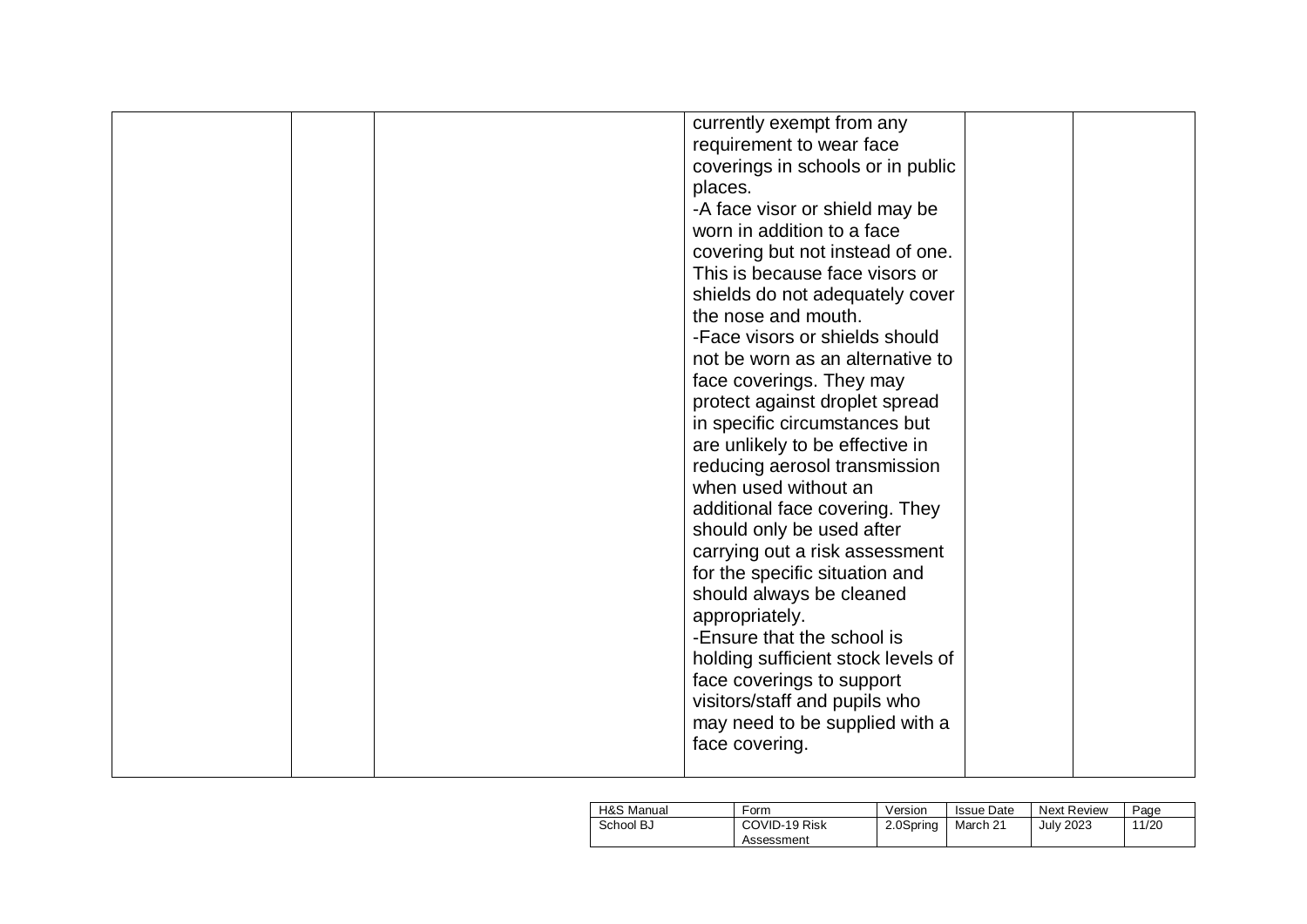| 4. Managing a staff member/ pupil positive case |   |                                                                                                                                                                                                                                                                                                                                                                                                                                                                                                                                                                                                                                                                                                                                                              |                                                                                                                                                                                                                                                                                                                                                                                                                                                                                                                                                                                                                                                                                                               |   |  |
|-------------------------------------------------|---|--------------------------------------------------------------------------------------------------------------------------------------------------------------------------------------------------------------------------------------------------------------------------------------------------------------------------------------------------------------------------------------------------------------------------------------------------------------------------------------------------------------------------------------------------------------------------------------------------------------------------------------------------------------------------------------------------------------------------------------------------------------|---------------------------------------------------------------------------------------------------------------------------------------------------------------------------------------------------------------------------------------------------------------------------------------------------------------------------------------------------------------------------------------------------------------------------------------------------------------------------------------------------------------------------------------------------------------------------------------------------------------------------------------------------------------------------------------------------------------|---|--|
| LFD/COVID-19<br>Positive result                 | H | - Public Health have advised that<br>an LFD positive test is acted upon<br>in the same way as a Covid<br>positive case as the purpose is to<br>break the chain of transmission as<br>soon as possible. Although there<br>is a possibility of a confirmatory<br>PCR coming back negative, it is<br>more likely to confirm the positive<br>status.<br>-Head teachers report the<br>confirmed case to the COVID-19<br><b>Education settings reporting tool.</b><br>-Close contacts are defined as:<br>-Anyone who lives in the same<br>household as another person who<br>has COVID-19 symptoms or has<br>tested positive for COVID-19<br>-Anyone who has had any of the<br>following types of contact with<br>someone who has tested positive<br>for COVID-19: | -Where a staff member's LFD<br>test is positive they are to self-<br>isolate and arrange a lab-based<br>polymerase chain reaction<br>(PCR) test to confirm the result<br>if the test was a <b>home test.</b> If a<br>confirmatory PCR comes back<br>as negative and staff<br>member/pupil have no<br>symptoms, then they can stop<br>isolating. The school identifies<br>close contacts of the staff<br>member/pupil to self-isolate<br>based on a positive LFD. If a<br>confirmatory PCR comes back<br>as negative and close contacts<br>have no symptoms, then they<br>can stop isolating.<br>-Those with a negative LFD test<br>result can continue to attend<br>school if they are free from<br>symptoms. | L |  |

| H&S Manual | Form                        | Version   | <b>Issue Date</b> | <b>Next Review</b> | Page  |
|------------|-----------------------------|-----------|-------------------|--------------------|-------|
| School BJ  | COVID-19 Risk<br>Assessment | 2.0Spring | March 21          | July 2023          | 12/20 |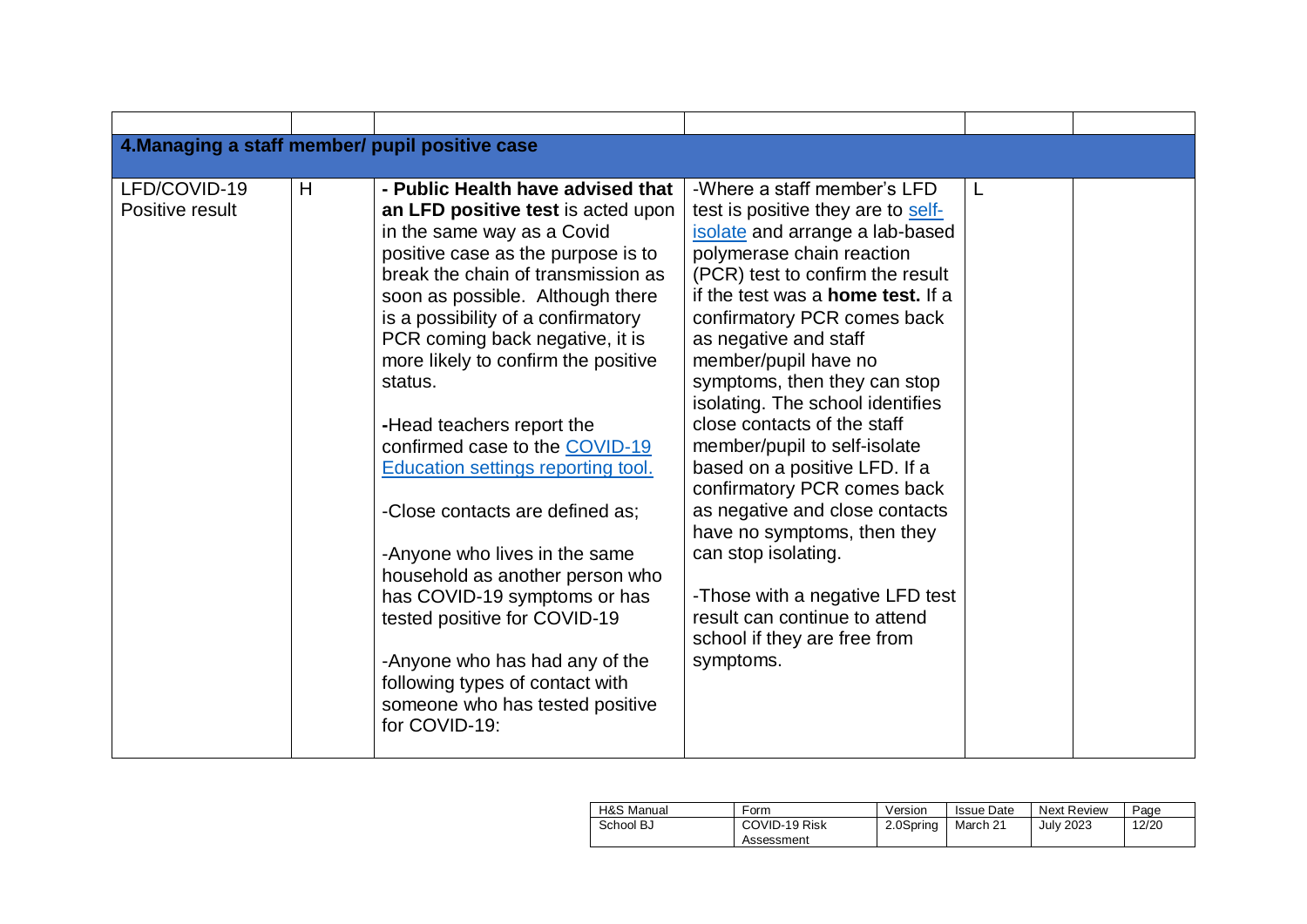|                                                                |   | Face-to-face contact including<br>being coughed on or having a face-<br>to-face conversation within one<br>metre.<br>Been within one metre for one<br>minute or longer without face-to-<br>face contact.<br>Been within 2 metres of someone<br>for more than 15 minutes (either as<br>a one-off contact, or added up<br>together over one day<br>Travelled in the same vehicle or a<br>plane. |                                                                                                                                                    |   |  |
|----------------------------------------------------------------|---|-----------------------------------------------------------------------------------------------------------------------------------------------------------------------------------------------------------------------------------------------------------------------------------------------------------------------------------------------------------------------------------------------|----------------------------------------------------------------------------------------------------------------------------------------------------|---|--|
|                                                                |   | 5. Staff and Pupils accessing vehicles to travel to and from the school.                                                                                                                                                                                                                                                                                                                      |                                                                                                                                                    |   |  |
| Transport on and<br>off the school site.                       | H |                                                                                                                                                                                                                                                                                                                                                                                               | -Fresh air (from outside the<br>vehicle) through ventilation, is to<br>be maximised, particularly<br>through opening windows and<br>ceiling vents. | L |  |
|                                                                |   | 6.Staff/Pupil, family member who maybe at increased risk                                                                                                                                                                                                                                                                                                                                      |                                                                                                                                                    |   |  |
| Pupils who are<br><b>Clinically Extremely</b><br>Vulnerable or | H | -Copy of the shielding letter sent to<br>CEV children, to confirm that they<br>are advised not to attend school or                                                                                                                                                                                                                                                                            | -Review pupil individual risk<br>assessments in place to                                                                                           |   |  |

| H&S Manual | Form                        | Version   | Issue Date | Next Review      | Page  |
|------------|-----------------------------|-----------|------------|------------------|-------|
| School BJ  | COVID-19 Risk<br>Assessment | 2.0Spring | March 21   | <b>July 2023</b> | 13/20 |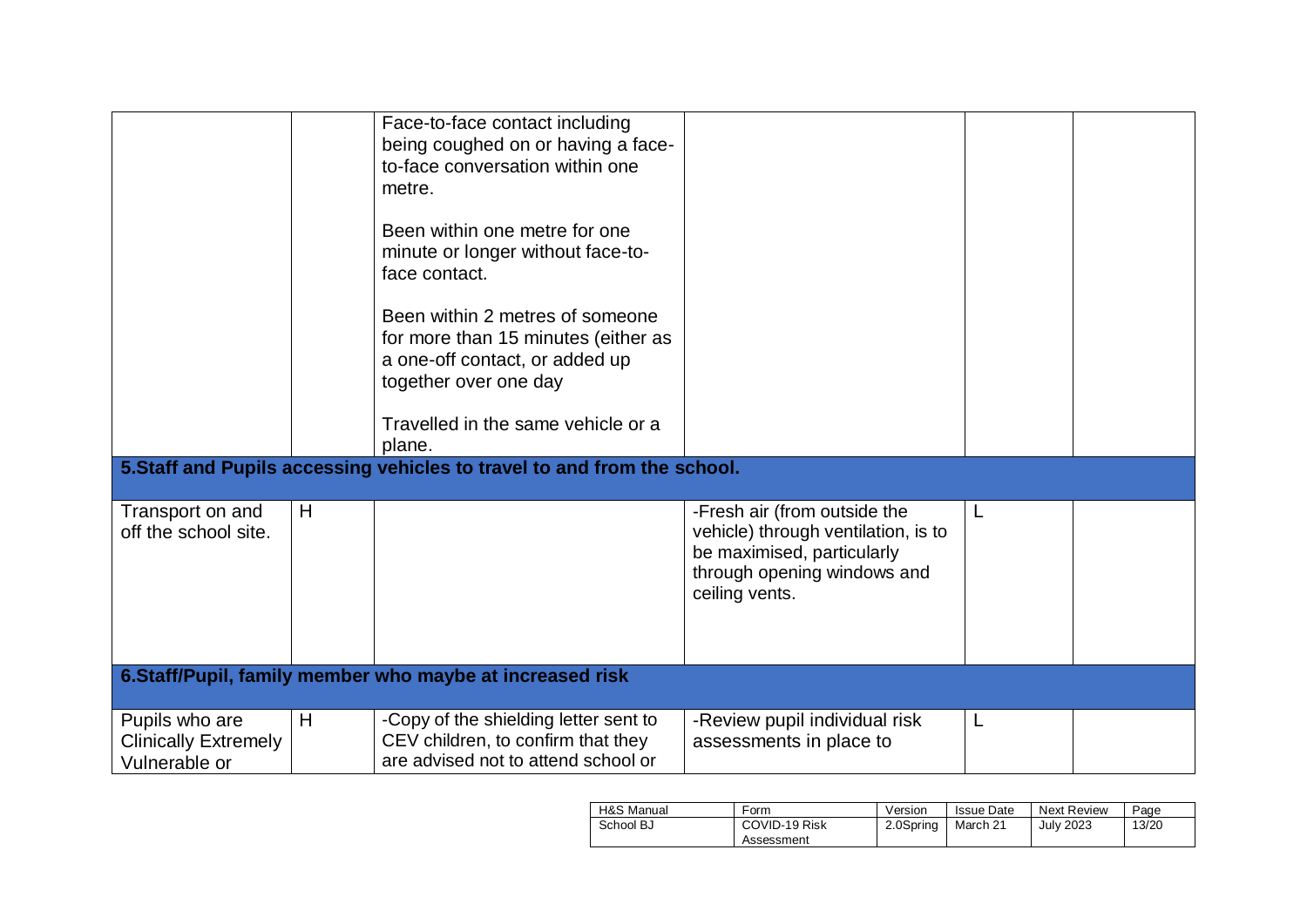| Clinically<br>Vulnerable                                   |   | other educational settings whilst<br>shielding guidance is held by the<br>school.<br>-The <b>DHSC</b> guidance for the CEV is<br>not compulsory, although pupils,<br>students and parents are strongly<br>advised to follow the guidance in<br>order to help stay safe.<br>-Pupils and students who live with<br>someone who is CEV, but who are<br>not clinically extremely vulnerable<br>themselves, should still attend<br>school or college.                                                                           | manage identified pupils under<br>lying health conditions.<br>-Review the First Aid Risk<br>Assessment to ensure all pupils<br>medical needs are met.                                                                    |  |
|------------------------------------------------------------|---|----------------------------------------------------------------------------------------------------------------------------------------------------------------------------------------------------------------------------------------------------------------------------------------------------------------------------------------------------------------------------------------------------------------------------------------------------------------------------------------------------------------------------|--------------------------------------------------------------------------------------------------------------------------------------------------------------------------------------------------------------------------|--|
| Staff who are<br><b>Clinically Extremely</b><br>Vulnerable | H | -CEV individuals (over 18) have<br>been prioritised for vaccination in<br>phase 1 before the general<br>population and in line with the priority<br>ordering set by the Joint Committee<br>on Vaccination and Immunisation.<br>- CEV staff are advised not to attend<br>the workplace.<br>-If CEV staff wish to return to<br>school before the 31/3/2021 they<br>are to inform the Head teacher.<br>-LFD home testing available to all<br>staff and pupils<br>-Who's at higher risk from<br>coronavirus guidance followed. | -CEV staff to be advised to<br>speak with their GP/Consultant<br>about a return to work.<br>-Where CEV staff return to<br>work before the 31/03/2021<br>individual risk assessments to<br>be put in place for CEV staff. |  |
| Staff who are                                              | H | -LFD home testing available to all                                                                                                                                                                                                                                                                                                                                                                                                                                                                                         | -Review the risk assessments                                                                                                                                                                                             |  |
| Clinically                                                 |   | staff and pupils.                                                                                                                                                                                                                                                                                                                                                                                                                                                                                                          | put in place for CV staff in the                                                                                                                                                                                         |  |
| Vulnerable                                                 |   | -CV staff risk assessments in place.                                                                                                                                                                                                                                                                                                                                                                                                                                                                                       | Autumn term.                                                                                                                                                                                                             |  |

| H&S Manual | Form                        | Version   | <b>Issue Date</b> | Next Review      | Page  |
|------------|-----------------------------|-----------|-------------------|------------------|-------|
| School BJ  | COVID-19 Risk<br>Assessment | 2.0Spring | March 21          | <b>July 2023</b> | 14/20 |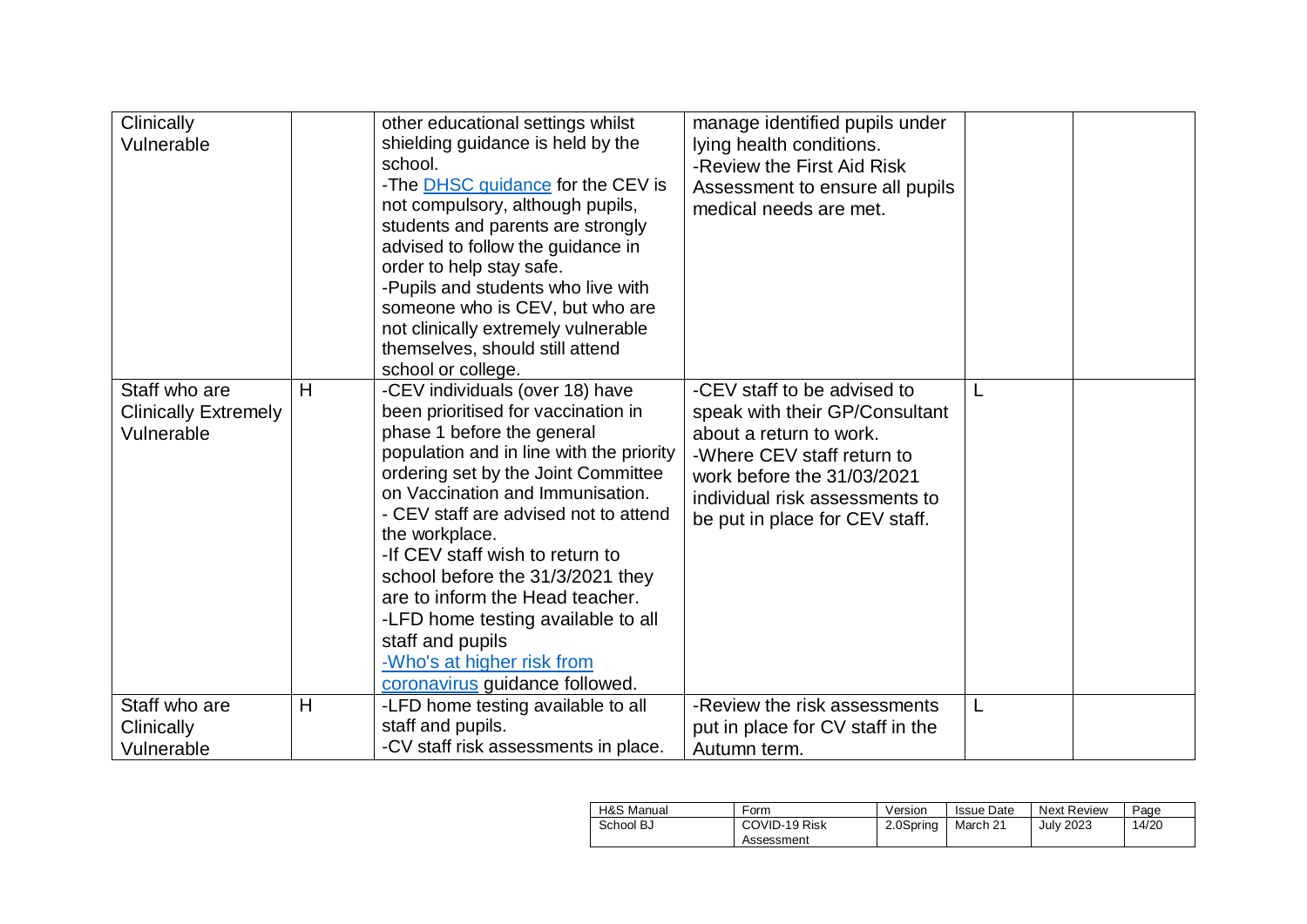|                |   | -Who's at higher risk from<br>coronavirus guidance followed.                                                                                                                                                                                                                                                                                        | -CV staff can continue to attend<br>school. While in school they<br>must follow the system of<br>controls to minimise the risks of<br>transmission and the social<br>distancing guidance.<br>-Staff who live with those who<br>are CV can attend the<br>workplace but should ensure<br>they maintain good prevention<br>practice in the workplace and at<br>home.                                                                                                                                                                           |   |  |
|----------------|---|-----------------------------------------------------------------------------------------------------------------------------------------------------------------------------------------------------------------------------------------------------------------------------------------------------------------------------------------------------|---------------------------------------------------------------------------------------------------------------------------------------------------------------------------------------------------------------------------------------------------------------------------------------------------------------------------------------------------------------------------------------------------------------------------------------------------------------------------------------------------------------------------------------------|---|--|
|                |   | 7. New and Expectant mums in the school community                                                                                                                                                                                                                                                                                                   |                                                                                                                                                                                                                                                                                                                                                                                                                                                                                                                                             |   |  |
| Pregnant staff | H | -Guidance in place-Coronavirus<br>(COVID-19): advice for pregnant<br>employees.<br>-Guidance COVID-19 vaccination:<br>a guide for women of childbearing<br>age, pregnant or breastfeeding<br>-HSE<br>-Where need identified New and<br>Expectant Mum risk assessments<br>completed.<br>-Who's at higher risk from<br>coronavirus guidance followed. | -Pregnant staff are defined as<br>Clinically Vulnerable, in some<br>cases they may be defined as<br><b>Clinically Extremely Vulnerable</b><br>-Review the New and Expectant<br>Mum risk assessment that was<br>put in place when they returned<br>to school in the Autumn Term.<br>-Risk Assessments should be<br>reviewed in line with the HSE<br>guidance for pregnant staff and<br>Coronavirus (COVID-19):<br>advice for pregnant employees.<br>-Guidance COVID-19<br>vaccination: a guide for women<br>of childbearing age, pregnant or | L |  |

| H&S Manual | Form          | Version   | Issue Date | Next Review      | Page  |
|------------|---------------|-----------|------------|------------------|-------|
| School BJ  | COVID-19 Risk | 2.0Spring | March 21   | <b>July 2023</b> | 15/20 |
|            | Assessment    |           |            |                  |       |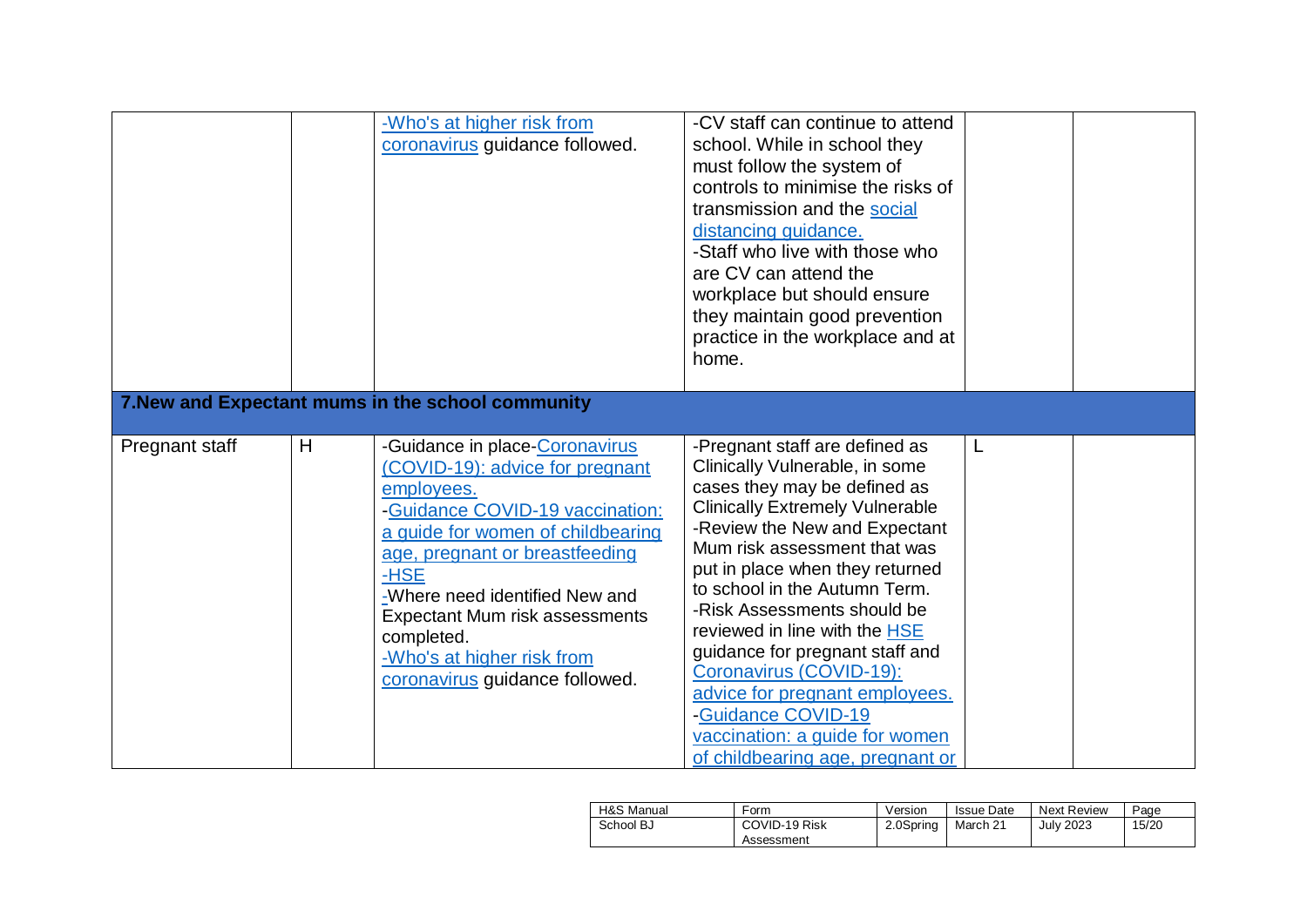| Pregnant pupils                                         | H | -Guidance in place-Coronavirus<br>(COVID-19): advice for pregnant<br>employees.<br>-Who's at higher risk from<br>coronavirus guidance followed.<br>-Guidance COVID-19 vaccination:<br>a guide for women of childbearing<br>age, pregnant or breastfeeding<br><b>Royal College of Gynaecologists</b> | breastfeeding is to be shared<br>with pregnant staff.<br>-Risk assessment to be put in<br>place.<br>-School nurse to be contacted for<br>support.<br>-New and Expectant mums to<br>raise their concerns with their<br>midwife/GP.                                                                                                                                                                                                                                 |   |  |
|---------------------------------------------------------|---|-----------------------------------------------------------------------------------------------------------------------------------------------------------------------------------------------------------------------------------------------------------------------------------------------------|-------------------------------------------------------------------------------------------------------------------------------------------------------------------------------------------------------------------------------------------------------------------------------------------------------------------------------------------------------------------------------------------------------------------------------------------------------------------|---|--|
| 9. Non-school staff working in the building             |   |                                                                                                                                                                                                                                                                                                     |                                                                                                                                                                                                                                                                                                                                                                                                                                                                   |   |  |
| Pupils with EHCP's<br>supported by<br>external agencies | H | -Face covering guidance followed.<br>-Face coverings in schools<br>guidance and <b>Face coverings in</b><br>education. (in years 7 and above                                                                                                                                                        | -Therapists and external support<br>staff to be advised that they will<br>need to wear face coverings<br>when on the school site where 2<br>metre social distancing cannot<br>be maintained.<br>-All therapies and external<br>support that would normally be in<br>place for children and young<br>people with EHC plans to be<br>provided.<br>-The reviewed Full School<br>COVID-19 risk assessment to be<br>shared with agencies working<br>within the school. | L |  |

| H&S Manual | Form                        | Version   | <b>Issue Date</b> | <b>Next Review</b> | Page  |
|------------|-----------------------------|-----------|-------------------|--------------------|-------|
| School BJ  | COVID-19 Risk<br>Assessment | 2.0Spring | March 21          | <b>July 2023</b>   | 16/20 |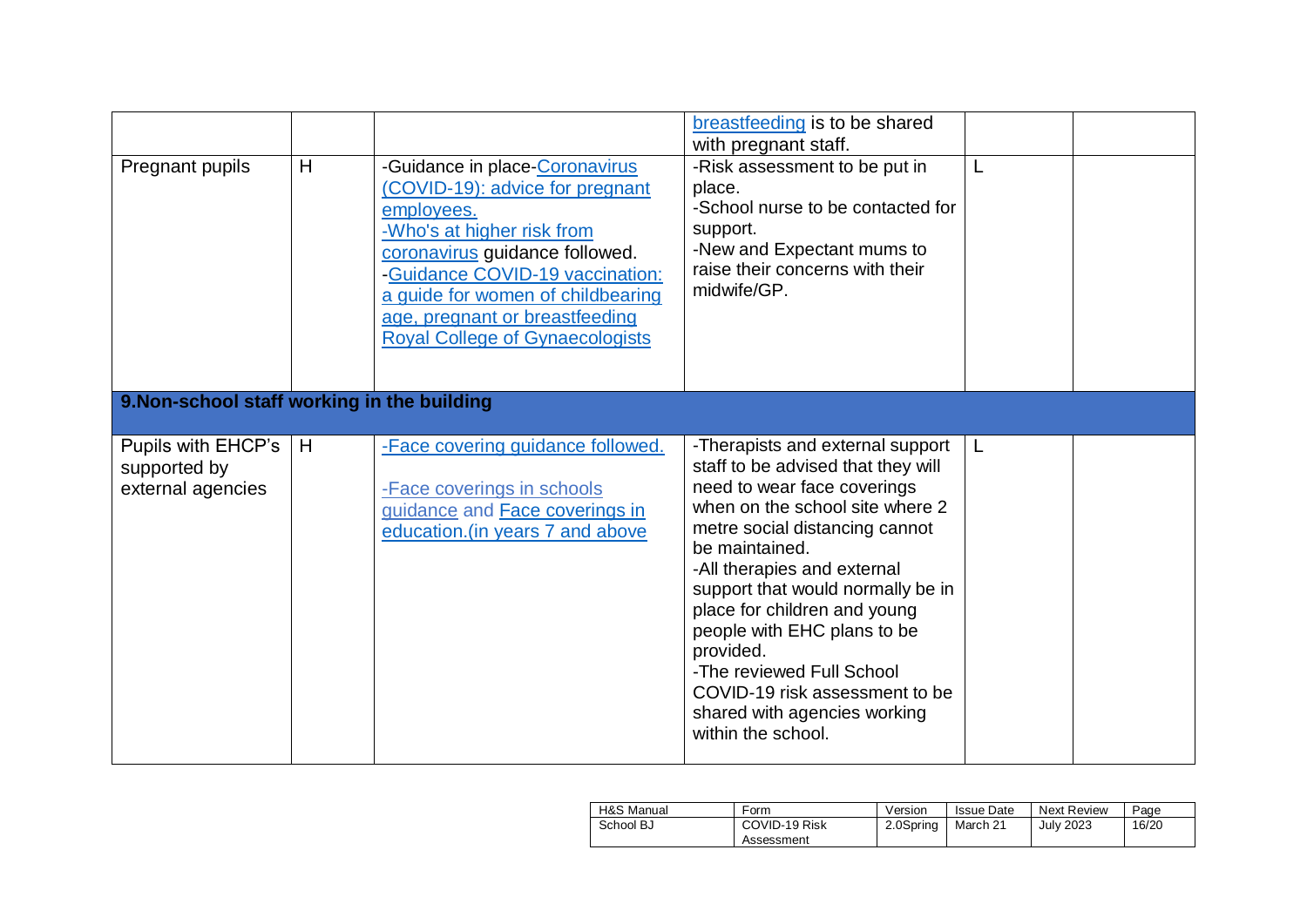| <b>Educational Visits</b>                                     |   | -Educational visits are not advised<br>at the present time.<br>-Special Schools are following the<br>guidance contained in-Additional<br>operational guidance for special<br>schools, special post-16 institutions<br>and alternative provision |                                                                                                                                                                                                                                                                                                                  |   |  |
|---------------------------------------------------------------|---|-------------------------------------------------------------------------------------------------------------------------------------------------------------------------------------------------------------------------------------------------|------------------------------------------------------------------------------------------------------------------------------------------------------------------------------------------------------------------------------------------------------------------------------------------------------------------|---|--|
| <b>19. Pupils with First Aid/Medication</b>                   |   |                                                                                                                                                                                                                                                 |                                                                                                                                                                                                                                                                                                                  |   |  |
| <b>First Aid needs</b>                                        | H |                                                                                                                                                                                                                                                 | -Review your First Aid Risk<br>Assessment.<br>-Training to be reviewed.<br>Where need identified,<br>refresher training booked.<br>-Review the First Aid Risk<br>Assessment in line with the<br><b>HSE</b> guidance for First Aid                                                                                | L |  |
| 20. Mental Wellbeing                                          |   |                                                                                                                                                                                                                                                 |                                                                                                                                                                                                                                                                                                                  |   |  |
| Vulnerable pupils<br>self-Isolating during<br>the school term | H |                                                                                                                                                                                                                                                 | -Staff/Pupils have a legal<br>obligation to self-isolate but<br>may leave home to avoid injury<br>or illness or to escape risk of<br>harm. More information can be<br>found on NHS Test and Trace:<br>how it works.<br>Where pupils who are self-<br>isolating and are within the<br>definition of vulnerable, a |   |  |

| H&S Manual | Form                        | Version   | Issue Date | Next Review      | Page  |
|------------|-----------------------------|-----------|------------|------------------|-------|
| School BJ  | COVID-19 Risk<br>Assessment | 2.0Spring | March 21   | <b>July 2023</b> | 17/20 |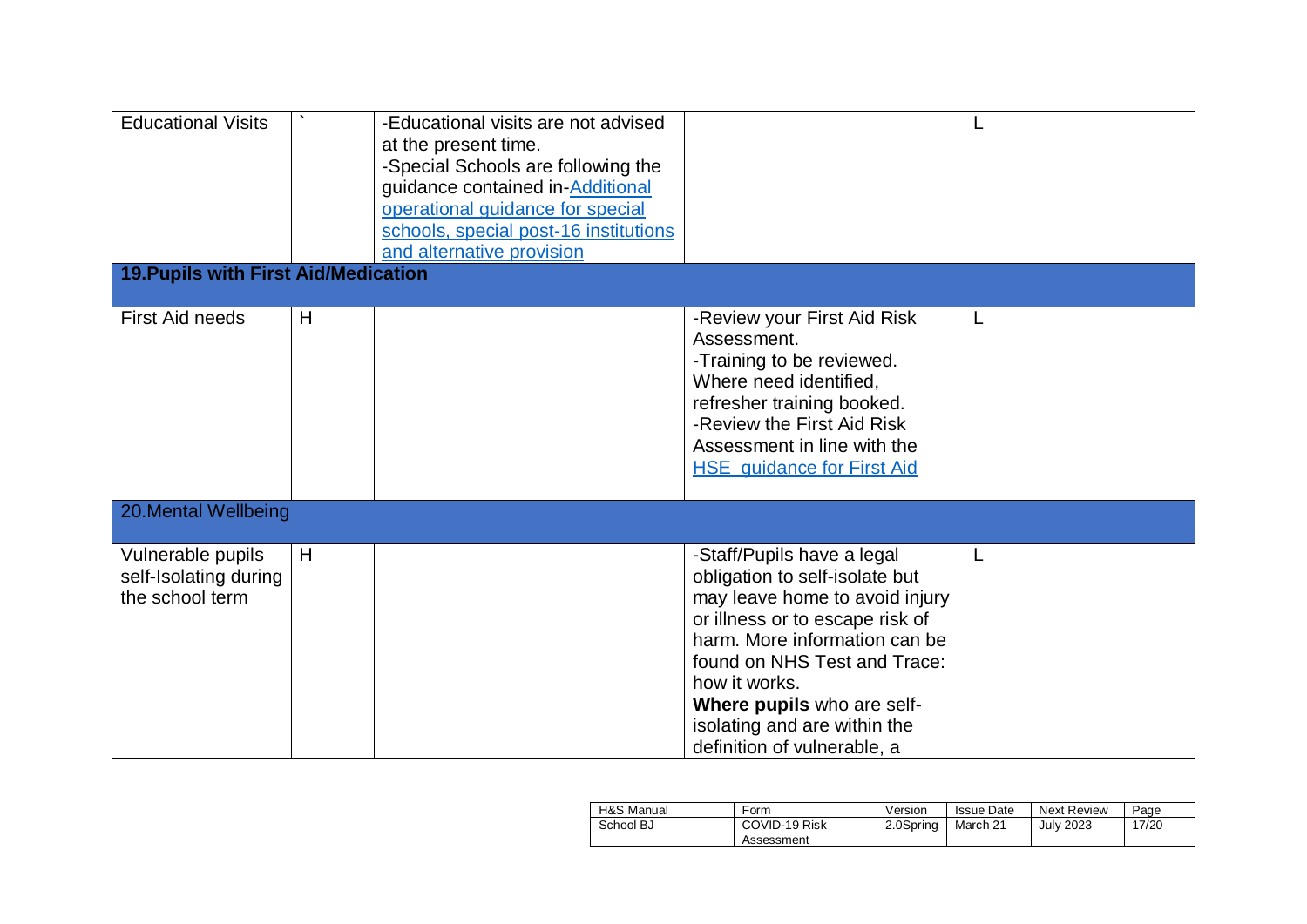|                                |   | contact monitoring system is to<br>be put in place.<br>When a vulnerable pupil is<br>required to self-isolate:<br>• Notify their social worker (if<br>they have one)<br>• Agree with the social worker<br>the best way to maintain<br>contact and offer support<br>Ensure you have procedures in<br>place to:<br>• Check if a vulnerable pupil can<br>access remote education support<br>• Support them to access it (as<br>far as possible)<br>• Regularly check if they are<br>accessing remote education<br>- Where staff members are<br>having to self-isolate, agree set<br>dates that their immediate<br>manager/buddy will contact<br>them to check on their<br>wellbeing. |   |  |
|--------------------------------|---|-----------------------------------------------------------------------------------------------------------------------------------------------------------------------------------------------------------------------------------------------------------------------------------------------------------------------------------------------------------------------------------------------------------------------------------------------------------------------------------------------------------------------------------------------------------------------------------------------------------------------------------------------------------------------------------|---|--|
| <b>21. Building Management</b> |   |                                                                                                                                                                                                                                                                                                                                                                                                                                                                                                                                                                                                                                                                                   |   |  |
| Overall review                 | H | -Ensure that signage relating to<br>COVID-19 is in place and                                                                                                                                                                                                                                                                                                                                                                                                                                                                                                                                                                                                                      | L |  |

| H&S Manual | Form                        | Version   | <b>Issue Date</b> | Next Review      | Page  |
|------------|-----------------------------|-----------|-------------------|------------------|-------|
| School BJ  | COVID-19 Risk<br>Assessment | 2.0Spring | March 21          | <b>July 2023</b> | 18/20 |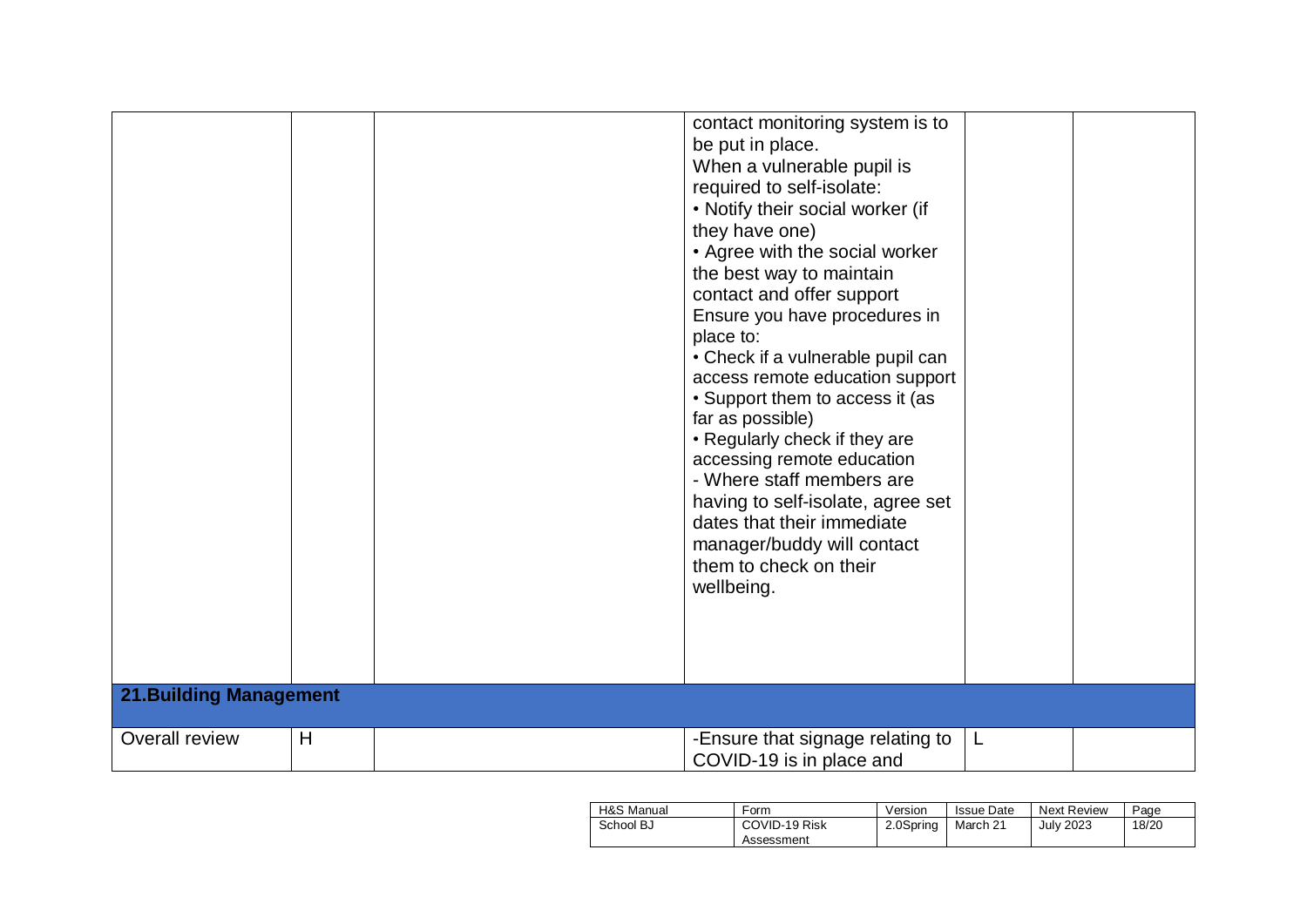|  | located at prominent points          |  |
|--|--------------------------------------|--|
|  | around the school site.              |  |
|  | -Where need identified signage       |  |
|  | to be replaced.                      |  |
|  | -Clear information is to be          |  |
|  | displayed at the school              |  |
|  | entrance for all visitors to         |  |
|  | follow.                              |  |
|  |                                      |  |
|  | -Ensure that all statutory testing   |  |
|  | is up to date.                       |  |
|  | Review the <b>building checklist</b> |  |
|  | completed for the start of the       |  |
|  | Autumn Term.                         |  |
|  | -Emerging from lockdown              |  |
|  | guidance to be followed.             |  |
|  | -Fire drill to be planned for the    |  |
|  |                                      |  |
|  | Spring Term.                         |  |
|  |                                      |  |

| Guidance                                                                               |
|----------------------------------------------------------------------------------------|
|                                                                                        |
| <b>Schools coronavirus (COVID-19) operational guidance</b>                             |
| Actions for schools during the coronavirus outbreak                                    |
| COVID-19 vaccination: a guide for women of childbearing age, pregnant or breastfeeding |
| Mass asymptomatic testing: schools and colleges.                                       |

| H&S Manual | Form          | Version   | <b>Issue Date</b> | <b>Next Review</b> | Page  |
|------------|---------------|-----------|-------------------|--------------------|-------|
| School BJ  | COVID-19 Risk | 2.0Spring | March 21          | <b>July 2023</b>   | 19/20 |
|            | Assessment    |           |                   |                    |       |